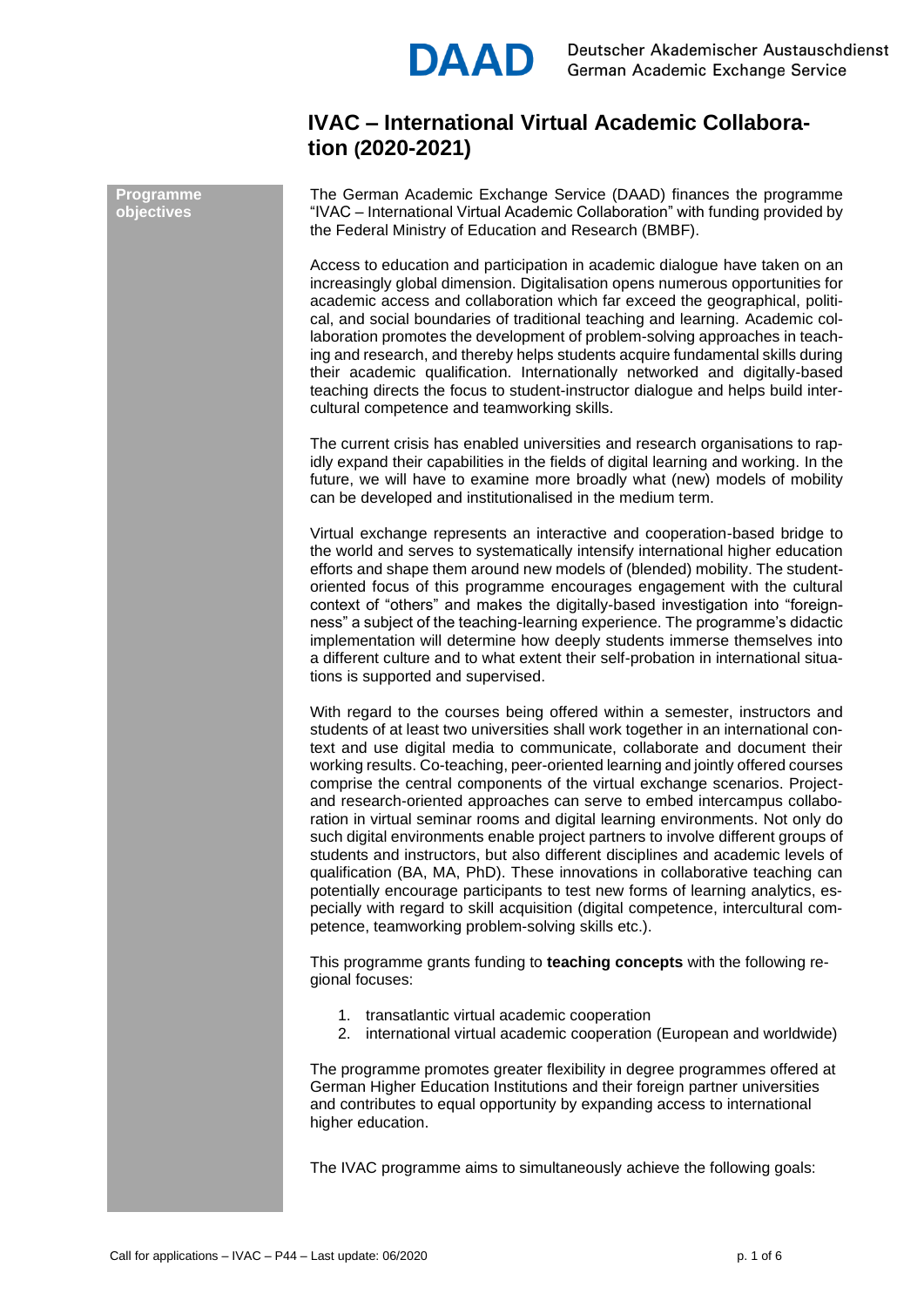

#### **Programme Objective 1:**

German lecturers and their international partners have integrated digital collaboration formats into their courses and plan to integrate them into the curriculum.

#### **Programme Objective 2:**

Students and lecturers apply the digital skills acquired through virtual cooperation.

# **Programme Objective 3:**

Processes in the areas of study, teaching and blended mobility are digitised across universities and contribute to the development of interoperable student data ecosystems (in the interest of the Groningen Declaration).

#### **Programme Objective 4:**

International digital cooperation formats are accessible to further target groups, which makes intercultural experiences possible, for example, for students who's financial or family situation hinders physical mobility.

## **Programme Objective 5:**

A community of practice has formed.

Based on the objectives stated above, the programme aims to achieve the following results within the framework of the funded projects:

- Universities have developed courses and especially hybrid formats for which students can receive credit points (ECTS).
- Projects have proved and tested the use of digital education technologies and concepts for international, teaching-based cooperation between researchers and university instructors.
- A broad-based university community is familiar with international digital collaboration formats.
- IT services for teaching and administration are coordinated and adapted/developed.

Based on the transformation potential and scalability of the submitted concepts, the participants may apply for additional funding to expand digital cooperation formats, e.g. certification programmes, jointly offered micro degrees, and structured international degree programmes. Decisions on further funding will be announced within the first year of the project period.

**Eligible measures** Bi- and multilateral collaborations are eligible for funding. Instructors from more than one German university can participate in developing and implementing international collaborative events.

The instructors and students of the foreign partner universities are encouraged to share their academic, teaching and learning culture and practical experience with virtual teaching formats. The joint projects allow participants to engage in intercultural encounter, share their experience with teaching and learning methods, and jointly develop collaborative virtual teaching formats using modern concepts and technologies.

• **(Further) development of digital collaborative formats in teaching by German instructors and their international partners**

- creation of methodical-didactic teaching-learning concepts for courses offered as part of the regular teaching operations (academic year, semester, terms) with supplementary formats (e.g. virtual/hybrid workshops/conferences/summer schools) and the possibility of earning additional credit points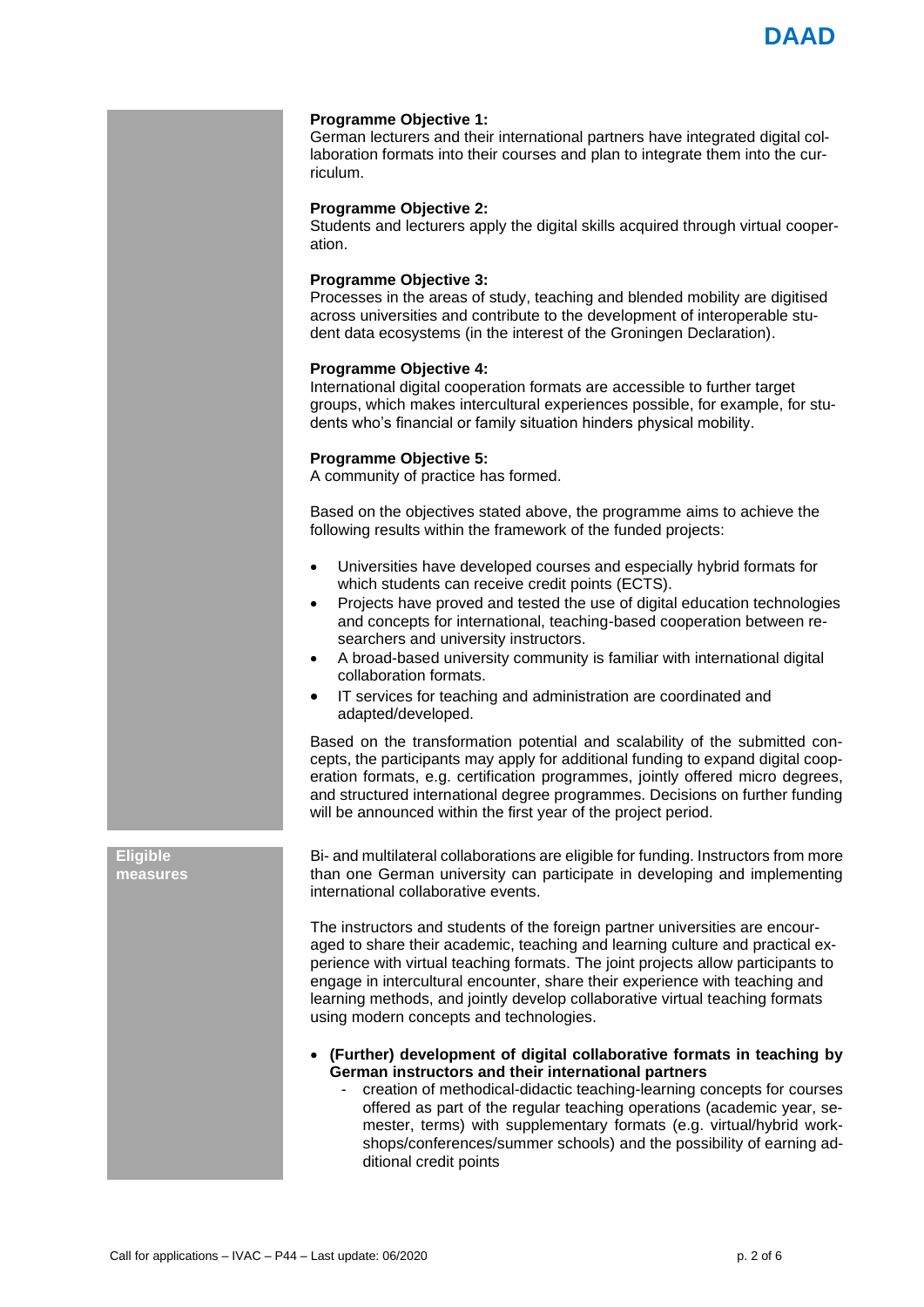- development of digital teaching-learning materials and examination formats (e.g. digital audio and video materials, gaming approaches, eportfolio concepts etc.)
- development of a communication concept highlighting campus life, learning, and everyday culture, including enhancing foreign language skills
- **Development of a supervision concept** (e.g. virtual mentoring, digital support services for international students)
- **Development of assessment tools and accompanying measures** (learning analytics) to obtain information on the knowledge and competence acquired by the students
- **Holding coordination meetings** (e.g. e-workshops, webinars, virtual conferences)
- **Advanced training measures** (e.g. "train the trainer" programmes, online seminars)
- **Project-specific adjustments to the IT infrastructure** (e.g. opening and expanding existing campus and learning management systems, joint usage of e-learning tools and educational technologies)
- **Development and coordination of digital documentation processes** for monitoring students' individual learning achievements by the participating partners; particular consideration should be given to reciprocal recognition and automatic exchange of digital certificates in extracurricular cooperation formats.
- **Holding courses, both virtual and face-to-face** (e.g. as part of blended learning formats)
- **Target group-specific marketing and public relations activities** as part of the project, e.g. presentation of the students' teaching-learning products

**Grant expenditures eligible**

Funding may cover all expenditures which are necessary and appropriate for carrying out the project (implementation of measures). These specifically include:

## **Personnel expenses of the German university for project implementation and management**

academic staff

- research assistants
- student assistants
- other personnel

# **Material expenses of the German university**

**Fees** 

Please consult the DAAD table of fees for external staff (i.e. personnel not employed by the funding recipient) in Germany and the target region who are responsible for advising, moderating meetings, holding workshops etc. The fees listed within the table are considered reasonably calculated.

Mobility and accommodation expenses are also fundable in accordance with the principles of efficiency and economy if the respective receipts and invoices are provided (for air travel only economy-class).

Mobility expenses for project staff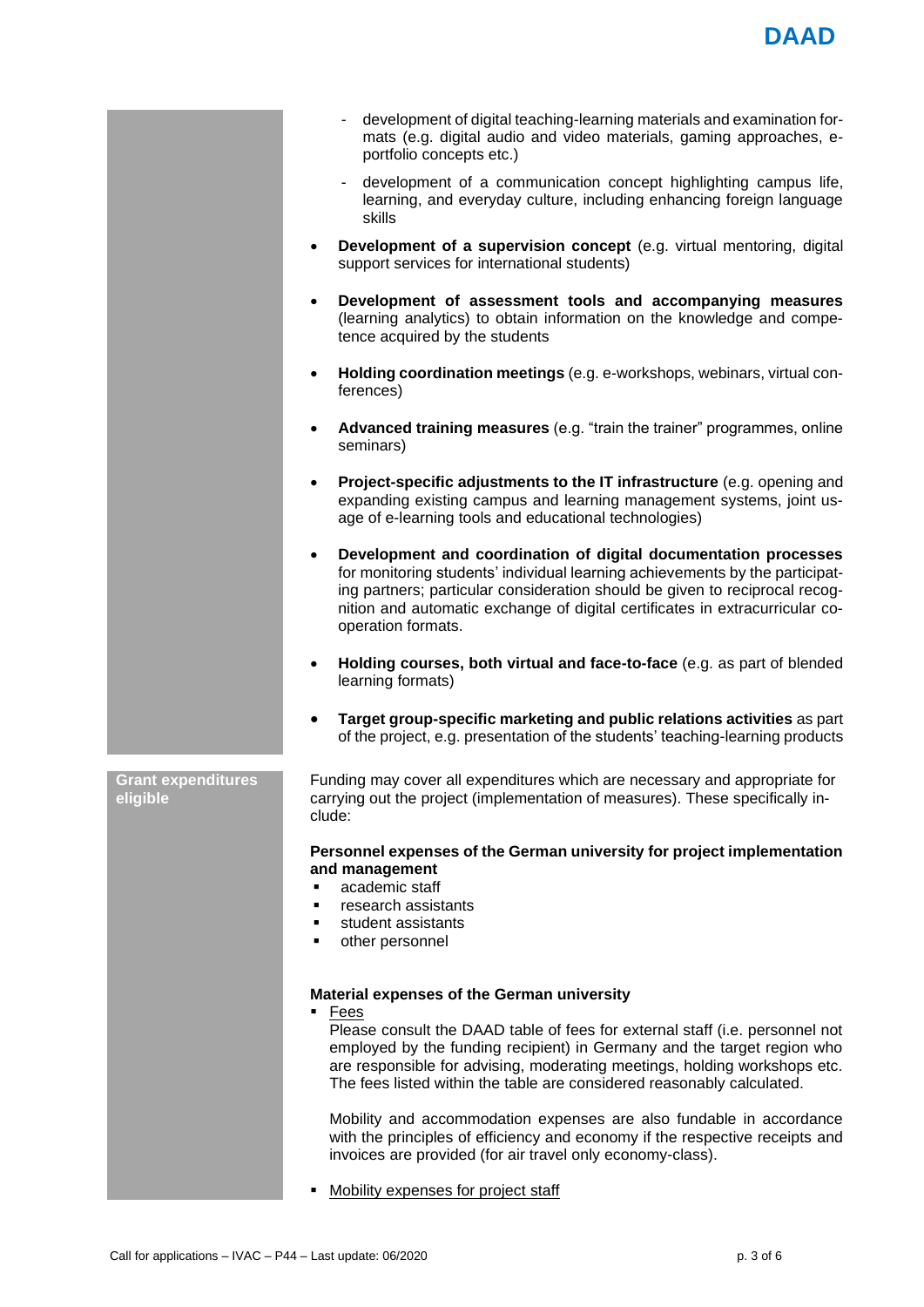|                                      | Funding can be requested to cover vehicle/air travel expenses in accord-<br>ance with federal and state travel expense laws (BRKG/LRKG).                                                                                                                                                                                                                                                                                        |
|--------------------------------------|---------------------------------------------------------------------------------------------------------------------------------------------------------------------------------------------------------------------------------------------------------------------------------------------------------------------------------------------------------------------------------------------------------------------------------|
|                                      | <b>Accommodation expenses for project staff</b><br>٠<br>Funding can be requested to cover the costs of accommodation (overnight<br>accommodation and subsistence allowance) in accordance with federal and<br>state travel expense laws (BRKG/LRKG).                                                                                                                                                                            |
|                                      | Material resources (domestic/foreign)<br>consumable goods (conference materials etc.)<br>room rental (for conference rooms, office leases etc.)<br>print media/publications/advertising and public relations materials (e.g.<br>social media, newsletters, flyers etc.)<br>external services (e.g. for developing digital teaching-learning materi-<br>als etc.)<br>other expenses (e.g. software licenses, participation fees) |
|                                      | <b>Funded individuals</b>                                                                                                                                                                                                                                                                                                                                                                                                       |
|                                      | <b>Mobility of funded individuals</b><br>Status-dependent and country-specific mobility lump sum can be requested<br>to cover the costs of holding courses in accordance with Attachment 2.                                                                                                                                                                                                                                     |
|                                      | In addition to covering expenses for round-trip travel, the mobility lump sum<br>can also be used to cover subsidiary expenses related to travel (e.g. visa<br>fees, expenses for vaccinations, excess luggage, luggage insurance etc.)                                                                                                                                                                                         |
|                                      | Accommodation of funded individuals<br>Status-dependent and country-specific accommodation lump sums can be<br>requested to cover the costs of accommodation of up to one month in ac-<br>cordance with Attachment 2.                                                                                                                                                                                                           |
|                                      | Non-fundable expenses                                                                                                                                                                                                                                                                                                                                                                                                           |
|                                      | hardware and infrastructure                                                                                                                                                                                                                                                                                                                                                                                                     |
| <b>Type of financing</b>             | The funding is implemented as full financing.                                                                                                                                                                                                                                                                                                                                                                                   |
| <b>Funding period</b>                | The funding period begins on 1 September 2020 at the earliest and ends on<br>30 September 2021 at the latest.                                                                                                                                                                                                                                                                                                                   |
| <b>Disciplines</b>                   | This programme is open to all disciplines and subject areas.                                                                                                                                                                                                                                                                                                                                                                    |
| <b>Target group</b>                  | Students in bachelor's, master's, and state examination programmes, doc-<br>toral, post-doctoral and professorial candidates, researchers, professors                                                                                                                                                                                                                                                                           |
| <b>Eligibility</b>                   | Public and state-accredited German higher education institutions are eligible<br>to apply for funding.                                                                                                                                                                                                                                                                                                                          |
| <b>Application</b>                   | The funding application must be submitted in full and on time via the DAAD<br>online portal (www.mydaad.de).                                                                                                                                                                                                                                                                                                                    |
| <b>Application require-</b><br>ments | <b>Application documents</b><br>project application (available on the DAAD portal)<br>financing plan (available on the DAAD portal)<br>project description (attachment type: project description)                                                                                                                                                                                                                               |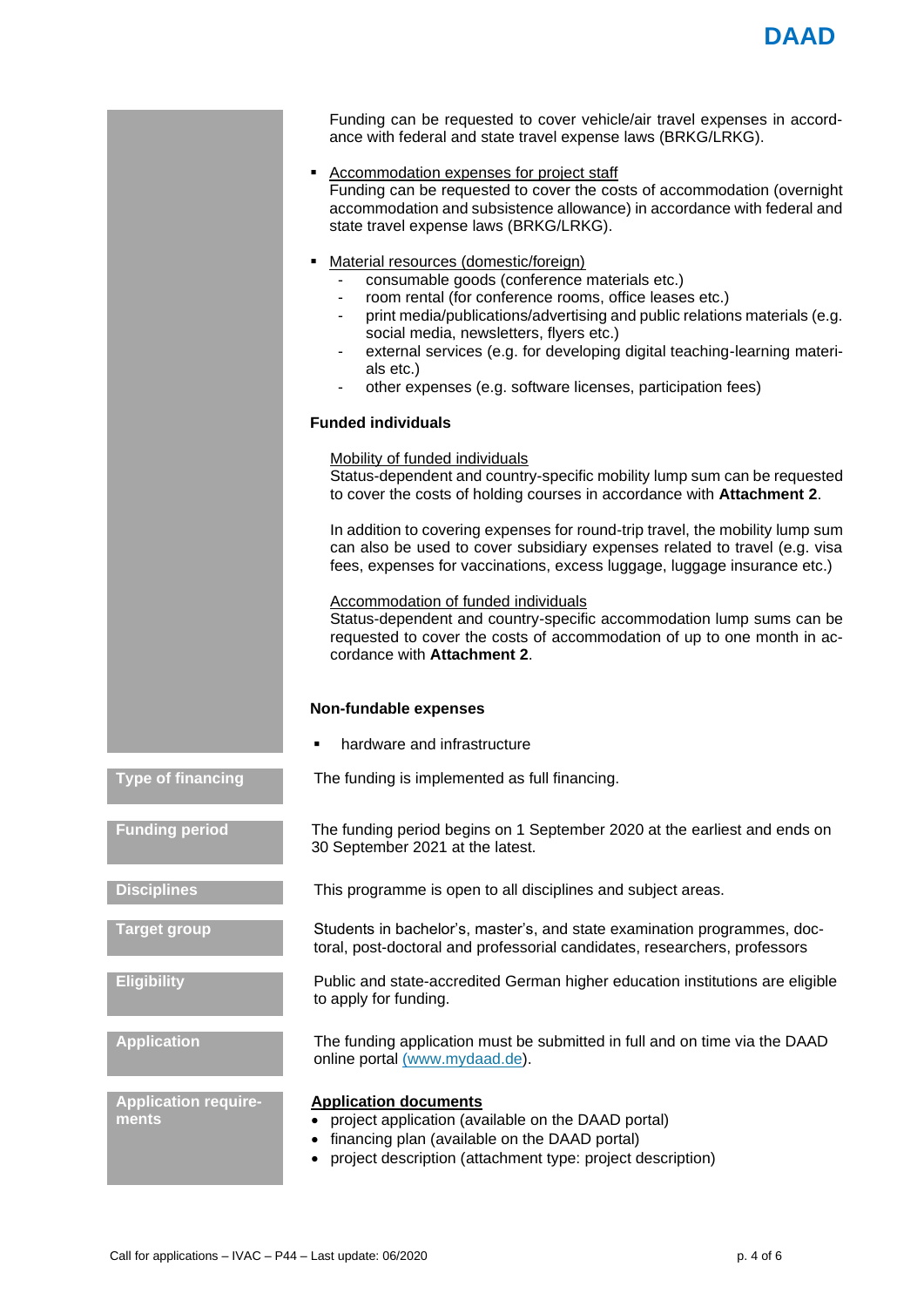

|                                          | Following the application deadline, the DAAD will neither request missing<br>documents nor consider documents submitted or changes made at a later<br>time. Incomplete applications will be excluded from the selection process.<br>Please note:<br>The proportion of funding which comprises fees and services should not ex-<br>ceed 50 percent of the total funding requested from the DAAD.                                                                                                                                                                                                                                                                                                                                                                                                                                                                                                     |
|------------------------------------------|-----------------------------------------------------------------------------------------------------------------------------------------------------------------------------------------------------------------------------------------------------------------------------------------------------------------------------------------------------------------------------------------------------------------------------------------------------------------------------------------------------------------------------------------------------------------------------------------------------------------------------------------------------------------------------------------------------------------------------------------------------------------------------------------------------------------------------------------------------------------------------------------------------|
| <b>Application deadline</b>              | The application deadline is 16 July 2020.                                                                                                                                                                                                                                                                                                                                                                                                                                                                                                                                                                                                                                                                                                                                                                                                                                                           |
| <b>Selection process</b>                 | Selection of applications for project funding                                                                                                                                                                                                                                                                                                                                                                                                                                                                                                                                                                                                                                                                                                                                                                                                                                                       |
|                                          | Funding applications are selected based on evaluation of a DAAD-appointed<br>selection committee.                                                                                                                                                                                                                                                                                                                                                                                                                                                                                                                                                                                                                                                                                                                                                                                                   |
|                                          | Besides the general plausibility of the proposed project, the following selec-<br>tion criteria are considered:<br>project objectives according to SMART criteria<br>$\bullet$<br>overall concept and its integration into the digitalisation and interna-<br>$\bullet$<br>tionalisation strategy of the participating Institutes of Higher Education<br>(media) didactic concept<br>$\bullet$<br>involvement and commitment of the foreign partner institution(s) within<br>$\bullet$<br>the framework of the didactic concept<br>inter-university applicability and use of platforms, interoperability and<br>$\bullet$<br>use of standards<br>consolidation potential of the digital-collaborative teaching offer<br>$\bullet$<br>scaling potential of the technical and pedagogical solutions and the<br>$\bullet$<br>digital tools into the university network and into other Higher Education |
|                                          | Institutions                                                                                                                                                                                                                                                                                                                                                                                                                                                                                                                                                                                                                                                                                                                                                                                                                                                                                        |
| <b>Contact</b>                           | Deutscher Akademischer Austauschdienst<br>German Academic Exchange Service<br>P44 - Digitalisation for Internationalisation, Universities of Applied Sciences<br>Kennedyallee 50<br>53175 Bonn                                                                                                                                                                                                                                                                                                                                                                                                                                                                                                                                                                                                                                                                                                      |
|                                          | Inga Filster<br>tel.: +49 228 882-584                                                                                                                                                                                                                                                                                                                                                                                                                                                                                                                                                                                                                                                                                                                                                                                                                                                               |
|                                          | <b>Harald Matthiessen</b><br>tel.: +49 228 882-7984                                                                                                                                                                                                                                                                                                                                                                                                                                                                                                                                                                                                                                                                                                                                                                                                                                                 |
|                                          | Thomas Roempke<br>tel.: +49 228 882-369                                                                                                                                                                                                                                                                                                                                                                                                                                                                                                                                                                                                                                                                                                                                                                                                                                                             |
|                                          | Email: ivac@daad.de                                                                                                                                                                                                                                                                                                                                                                                                                                                                                                                                                                                                                                                                                                                                                                                                                                                                                 |
| <b>Attachments</b>                       | Impact-oriented structure of the programme<br>1.<br>2. Country-specific residence and mobility lump sums<br>3. DAAD table of fees                                                                                                                                                                                                                                                                                                                                                                                                                                                                                                                                                                                                                                                                                                                                                                   |
| Important infor-<br>mation and form tem- | Project description<br>Information on mobility for persons with a disability or chronic illness<br>٠                                                                                                                                                                                                                                                                                                                                                                                                                                                                                                                                                                                                                                                                                                                                                                                                |
| plates                                   | Networking measures of the DAAD community<br>Funding recipients and their respective projects participate in DAAD measures<br>to build and interconnect the DAAD community. These include expert work-<br>shops and exchange formats. The DAAD also supports its community by<br>providing a digital platform which project coordinators may use if they wish.<br>This technical option facilitates virtual exchange and helps to promote the com-<br>munity of instructors. Instructors at German universities and their international                                                                                                                                                                                                                                                                                                                                                             |